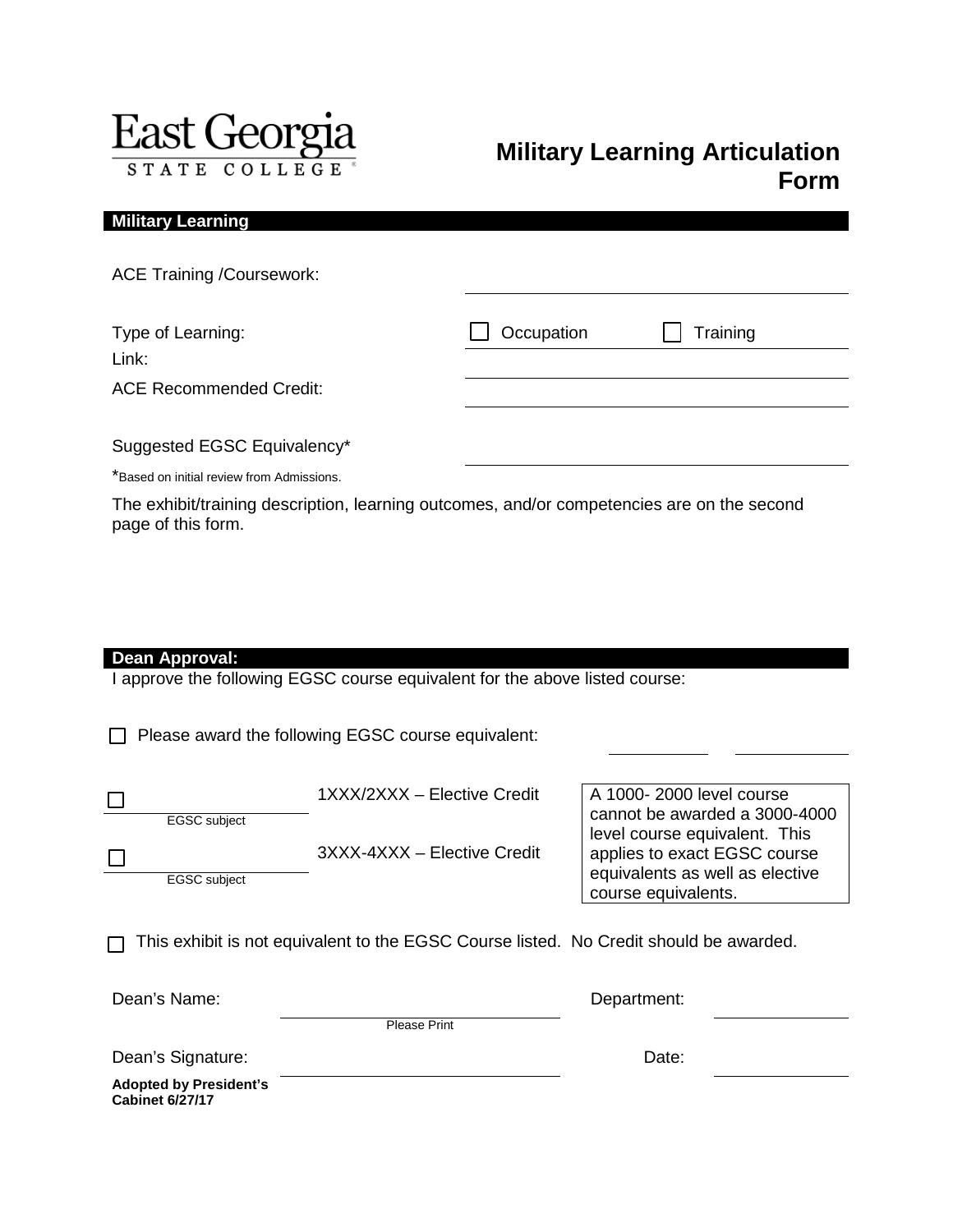## East Georgia

| <b>ACE Exhibit:</b>                                                          |
|------------------------------------------------------------------------------|
| Exhibit Description (includes instruction<br>methods where provided by ACE): |
| Exhibit Learning Outcomes/Related<br>Competencies                            |
|                                                                              |
|                                                                              |